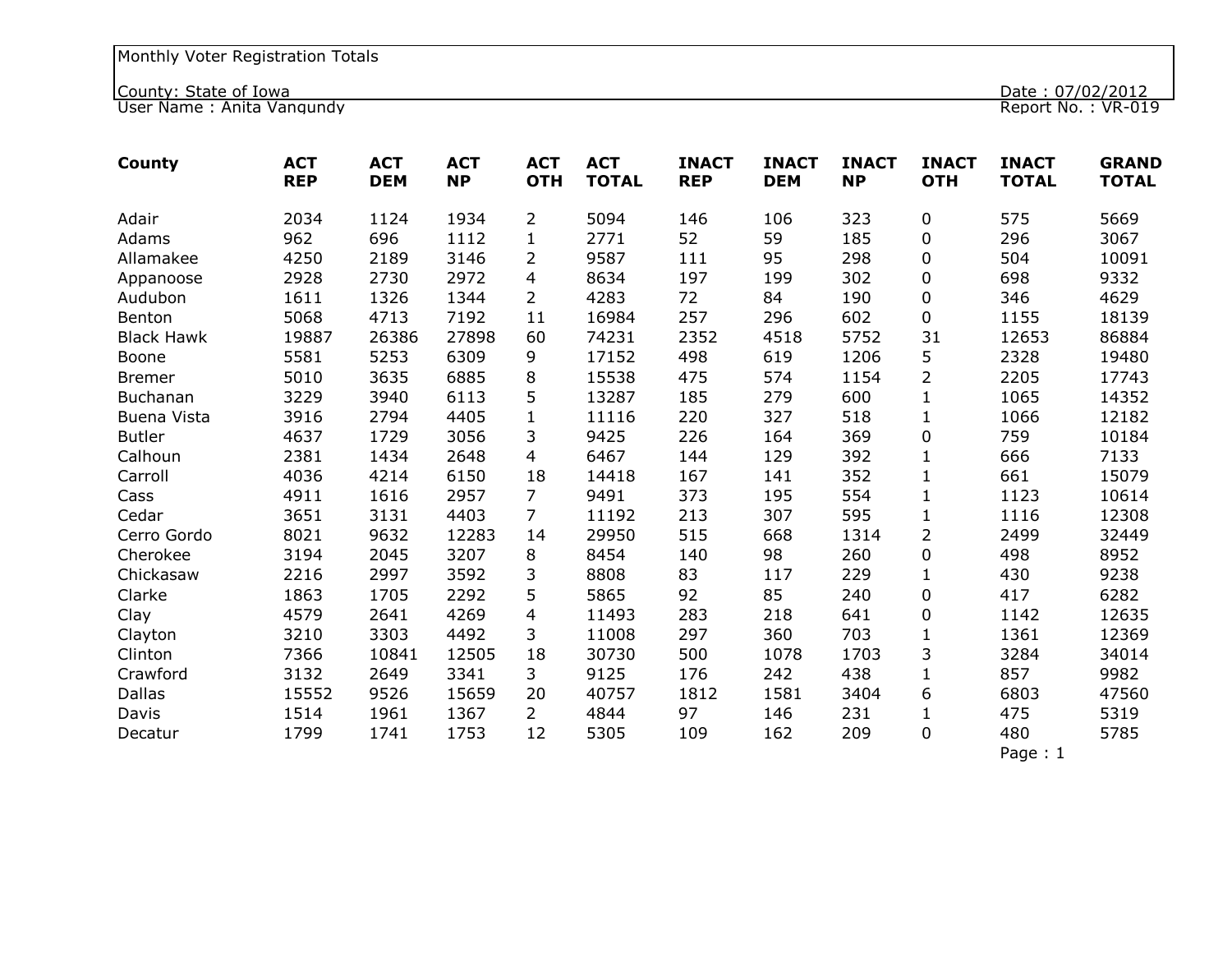County: State of Iowa Date : 07/02/2012

User Name : Anita Vangundy Report No. : VR-019

| County           | <b>ACT</b><br><b>REP</b> | <b>ACT</b><br><b>DEM</b> | <b>ACT</b><br><b>NP</b> | <b>ACT</b><br><b>OTH</b> | <b>ACT</b><br><b>TOTAL</b> | <b>INACT</b><br><b>REP</b> | <b>INACT</b><br><b>DEM</b> | <b>INACT</b><br><b>NP</b> | <b>INACT</b><br><b>OTH</b> | <b>INACT</b><br><b>TOTAL</b> | <b>GRAND</b><br><b>TOTAL</b> |
|------------------|--------------------------|--------------------------|-------------------------|--------------------------|----------------------------|----------------------------|----------------------------|---------------------------|----------------------------|------------------------------|------------------------------|
| Delaware         | 3920                     | 2605                     | 4734                    | $\overline{2}$           | 11261                      | 287                        | 303                        | 880                       | $\overline{2}$             | 1472                         | 12733                        |
| Des Moines       | 6075                     | 11396                    | 7912                    | 16                       | 25399                      | 658                        | 1334                       | 1408                      | 4                          | 3404                         | 28803                        |
| Dickinson        | 5301                     | 2658                     | 4552                    | $\overline{2}$           | 12513                      | 233                        | 175                        | 344                       | 0                          | 752                          | 13265                        |
| Dubuque          | 14517                    | 24634                    | 21522                   | 55                       | 60728                      | 927                        | 1538                       | 2040                      | $\overline{2}$             | 4507                         | 65235                        |
| Emmet            | 1703                     | 2248                     | 3079                    | 3                        | 7033                       | 97                         | 121                        | 288                       | 0                          | 506                          | 7539                         |
| Fayette          | 4148                     | 3653                     | 3898                    | 13                       | 11712                      | 69                         | 95                         | 151                       | 0                          | 315                          | 12027                        |
| Floyd            | 2707                     | 3080                     | 4449                    | 4                        | 10240                      | 117                        | 156                        | 307                       | 0                          | 580                          | 10820                        |
| Franklin         | 3128                     | 1229                     | 2213                    | 4                        | 6574                       | 147                        | 142                        | 339                       | 0                          | 628                          | 7202                         |
| Fremont          | 2187                     | 1342                     | 1815                    | $\overline{2}$           | 5346                       | 199                        | 135                        | 336                       | $\mathbf{1}$               | 671                          | 6017                         |
| Greene           | 2145                     | 2080                     | 2233                    | 8                        | 6466                       | 112                        | 87                         | 258                       | $\pmb{0}$                  | 457                          | 6923                         |
| Grundy           | 4119                     | 1471                     | 2946                    | 8                        | 8544                       | 202                        | 89                         | 268                       | $\pmb{0}$                  | 559                          | 9103                         |
| Guthrie          | 2760                     | 2051                     | 2720                    | 6                        | 7537                       | 134                        | 103                        | 273                       | $\mathbf{1}$               | 511                          | 8048                         |
| Hamilton         | 3608                     | 2758                     | 3603                    | 5                        | 9974                       | 225                        | 256                        | 562                       | 0                          | 1043                         | 11017                        |
| Hancock          | 3324                     | 1600                     | 2851                    | $\mathbf{1}$             | 7776                       | 187                        | 152                        | 358                       | $\mathbf{1}$               | 698                          | 8474                         |
| Hardin           | 4668                     | 2671                     | 3808                    | 8                        | 11155                      | 258                        | 231                        | 553                       | $\pmb{0}$                  | 1042                         | 12197                        |
| Harrison         | 3494                     | 2500                     | 2367                    | 9                        | 8370                       | 75                         | 56                         | 82                        | 0                          | 213                          | 8583                         |
| Henry            | 5507                     | 2956                     | 4739                    | 3                        | 13205                      | 308                        | 295                        | 702                       | $\mathbf{1}$               | 1306                         | 14511                        |
| Howard           | 1488                     | 1944                     | 2487                    | $\mathbf{1}$             | 5920                       | 37                         | 71                         | 155                       | 0                          | 263                          | 6183                         |
| Humboldt         | 2499                     | 1371                     | 2408                    | $\overline{2}$           | 6280                       | 160                        | 151                        | 391                       | $\mathbf{1}$               | 703                          | 6983                         |
| Ida              | 2170                     | 968                      | 1879                    | 3                        | 5020                       | 94                         | 57                         | 166                       | $\mathbf{1}$               | 318                          | 5338                         |
| Iowa             | 3703                     | 2787                     | 4681                    | 3                        | 11174                      | 195                        | 198                        | 549                       | $\mathbf{1}$               | 943                          | 12117                        |
| Jackson          | 2701                     | 5936                     | 5367                    | 10                       | 14014                      | 143                        | 320                        | 706                       | $\mathbf{1}$               | 1170                         | 15184                        |
| Jasper           | 7144                     | 8661                     | 7078                    | 12                       | 22895                      | 935                        | 1271                       | 1728                      | 0                          | 3934                         | 26829                        |
| <b>Jefferson</b> | 3605                     | 3152                     | 3261                    | 28                       | 10046                      | 517                        | 663                        | 1362                      | 6                          | 2548                         | 12594                        |
| Johnson          | 17527                    | 35973                    | 27137                   | 212                      | 80849                      | 4327                       | 9911                       | 11061                     | 86                         | 25385                        | 106234                       |
| Jones            | 3696                     | 3534                     | 5586                    | 4                        | 12820                      | 174                        | 246                        | 542                       | $\mathbf{1}$               | 963                          | 13783                        |
| Keokuk           | 2350                     | 2392                     | 2199                    | 0                        | 6941                       | 91                         | 119                        | 198                       | 0                          | 408                          | 7349                         |
|                  |                          |                          |                         |                          |                            |                            |                            |                           |                            | Page: $2$                    |                              |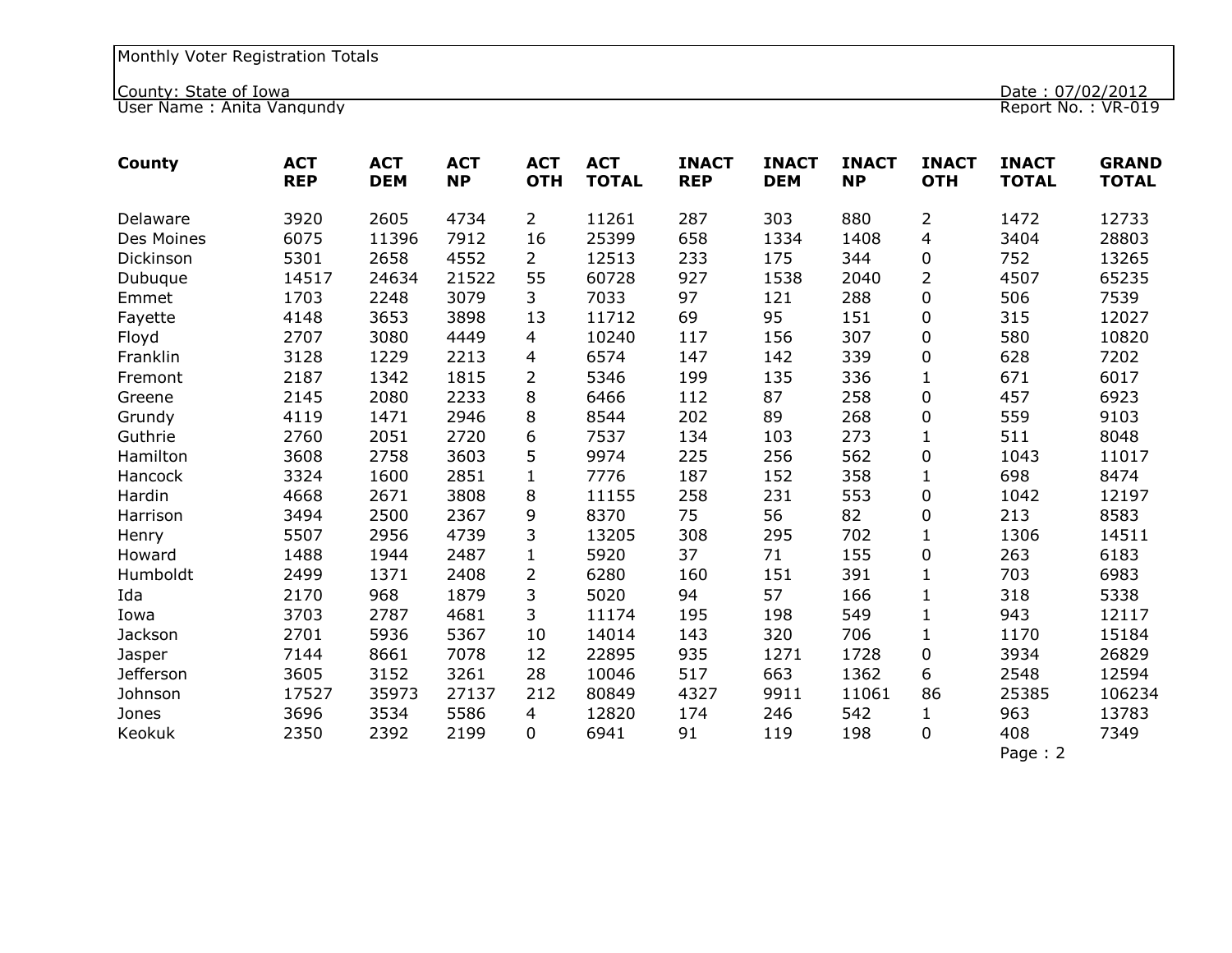County: State of Iowa Date : 07/02/2012

User Name : Anita Vangundy Report No. : VR-019

| County        | <b>ACT</b><br><b>REP</b> | <b>ACT</b><br><b>DEM</b> | <b>ACT</b><br><b>NP</b> | <b>ACT</b><br><b>OTH</b> | <b>ACT</b><br><b>TOTAL</b> | <b>INACT</b><br><b>REP</b> | <b>INACT</b><br><b>DEM</b> | <b>INACT</b><br><b>NP</b> | <b>INACT</b><br><b>OTH</b> | <b>INACT</b><br><b>TOTAL</b> | <b>GRAND</b><br><b>TOTAL</b> |
|---------------|--------------------------|--------------------------|-------------------------|--------------------------|----------------------------|----------------------------|----------------------------|---------------------------|----------------------------|------------------------------|------------------------------|
| Kossuth       | 3427                     | 3522                     | 4066                    | $\overline{2}$           | 11017                      | 163                        | 192                        | 515                       | 0                          | 870                          | 11887                        |
| Lee           | 4326                     | 10008                    | 7875                    | 24                       | 22233                      | 307                        | 629                        | 777                       | $\mathbf{1}$               | 1714                         | 23947                        |
| Linn          | 38010                    | 47307                    | 47513                   | 172                      | 133002                     | 3408                       | 6377                       | 7778                      | 31                         | 17594                        | 150596                       |
| Louisa        | 2518                     | 1834                     | 2509                    | $\mathbf{1}$             | 6862                       | 90                         | 191                        | 326                       | 0                          | 607                          | 7469                         |
| Lucas         | 2103                     | 1422                     | 1994                    | 2                        | 5521                       | 167                        | 177                        | 382                       | 0                          | 726                          | 6247                         |
| Lyon          | 5423                     | 900                      | 1623                    | 5                        | 7951                       | 189                        | 96                         | 256                       | $\mathbf{1}$               | 542                          | 8493                         |
| Madison       | 3979                     | 3016                     | 3658                    | 6                        | 10659                      | 223                        | 226                        | 435                       | 0                          | 884                          | 11543                        |
| Mahaska       | 5891                     | 3016                     | 4642                    | 13                       | 13562                      | 504                        | 447                        | 941                       | $\mathbf{1}$               | 1893                         | 15455                        |
| Marion        | 8648                     | 5458                     | 6977                    | 10                       | 21093                      | 775                        | 822                        | 1287                      | $\mathbf{1}$               | 2885                         | 23978                        |
| Marshall      | 8026                     | 7358                     | 8983                    | 14                       | 24381                      | 693                        | 788                        | 1526                      | 0                          | 3007                         | 27388                        |
| Mills         | 4745                     | 1872                     | 2992                    | 6                        | 9615                       | 310                        | 188                        | 446                       | 0                          | 944                          | 10559                        |
| Mitchell      | 2565                     | 1809                     | 2620                    | 8                        | 7002                       | 76                         | 88                         | 172                       | 0                          | 336                          | 7338                         |
| Monona        | 1889                     | 2122                     | 2373                    | 0                        | 6384                       | 119                        | 134                        | 161                       | $\mathbf{1}$               | 415                          | 6799                         |
| Monroe        | 1500                     | 1786                     | 1427                    | 3                        | 4716                       | 68                         | 112                        | 164                       | $\pmb{0}$                  | 344                          | 5060                         |
| Montgomery    | 3955                     | 1055                     | 1820                    | 3                        | 6833                       | 310                        | 185                        | 425                       | $\mathbf 0$                | 920                          | 7753                         |
| Muscatine     | 8293                     | 7584                     | 10034                   | 11                       | 25922                      | 763                        | 935                        | 1784                      | $\pmb{0}$                  | 3482                         | 29404                        |
| O'Brien       | 5265                     | 1350                     | 2710                    | 4                        | 9329                       | 323                        | 182                        | 521                       | 0                          | 1026                         | 10355                        |
| Osceola       | 2625                     | 506                      | 1046                    | $\overline{2}$           | 4179                       | 126                        | 57                         | 259                       | $\pmb{0}$                  | 442                          | 4621                         |
| Page          | 4410                     | 1627                     | 3467                    | $\overline{7}$           | 9511                       | 350                        | 228                        | 724                       | $\overline{2}$             | 1304                         | 10815                        |
| Palo Alto     | 1558                     | 2458                     | 2078                    | 3                        | 6097                       | 122                        | 194                        | 335                       | $\pmb{0}$                  | 651                          | 6748                         |
| Plymouth      | 7950                     | 3329                     | 5689                    | 13                       | 16981                      | 324                        | 204                        | 464                       | $\mathbf{1}$               | 993                          | 17974                        |
| Pocahontas    | 1725                     | 1124                     | 2191                    | 5                        | 5045                       | 138                        | 121                        | 350                       | 0                          | 609                          | 5654                         |
| Polk          | 80352                    | 96323                    | 70984                   | 335                      | 247994                     | 4863                       | 9474                       | 7981                      | 74                         | 22392                        | 270386                       |
| Pottawattamie | 20975                    | 15553                    | 16941                   | 49                       | 53518                      | 1892                       | 2609                       | 3449                      | 9                          | 7959                         | 61477                        |
| Poweshiek     | 3758                     | 3456                     | 4528                    | 13                       | 11755                      | 259                        | 1388                       | 905                       | 5                          | 2557                         | 14312                        |
| Ringgold      | 1488                     | 884                      | 701                     | 0                        | 3073                       | 25                         | 33                         | 55                        | $\pmb{0}$                  | 113                          | 3186                         |
| Sac           | 3096                     | 1375                     | 2529                    | 3                        | 7003                       | 218                        | 140                        | 412                       | $\mathbf 0$                | 770                          | 7773                         |
|               |                          |                          |                         |                          |                            |                            |                            |                           |                            | Page: 3                      |                              |